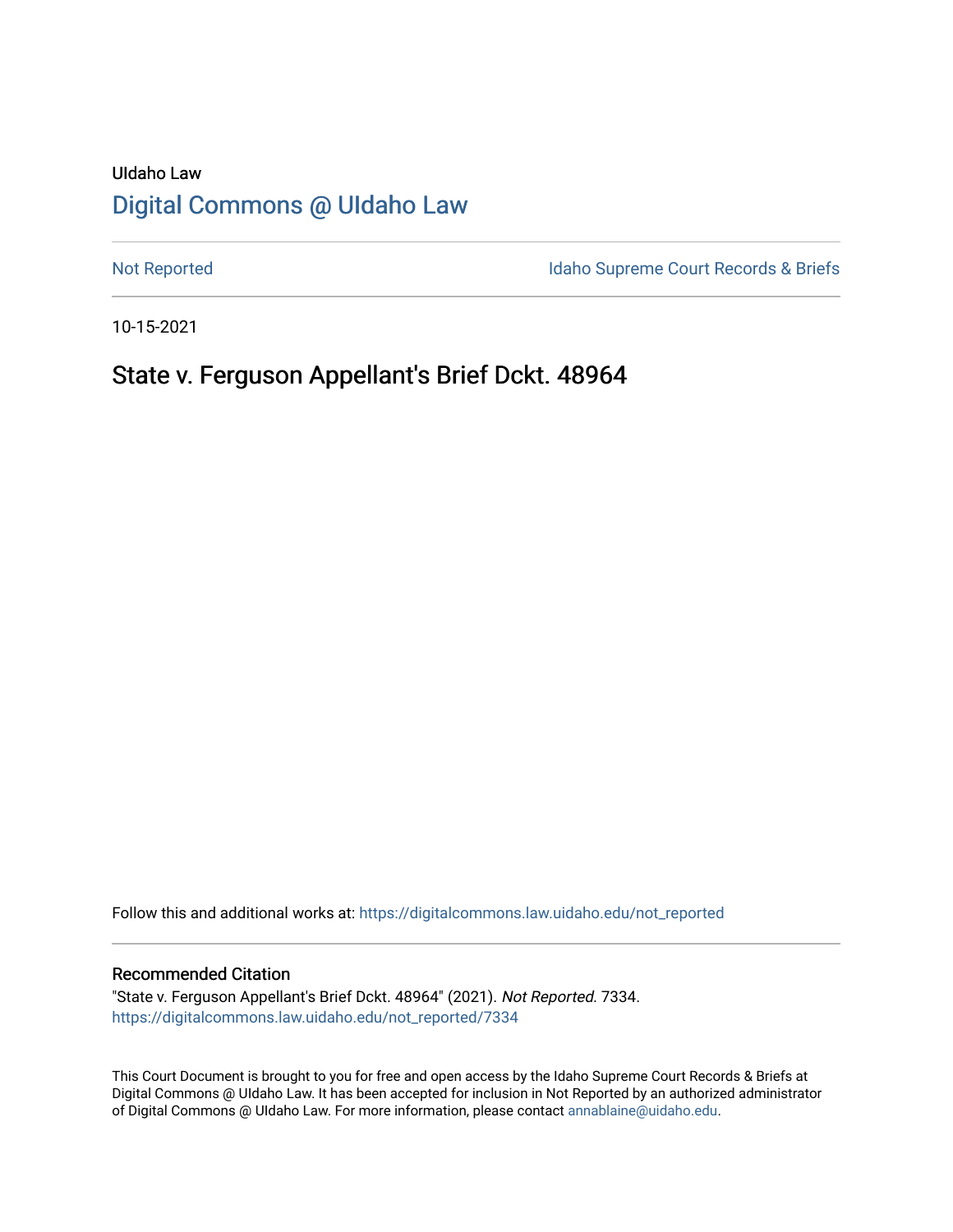Electronically Filed 10/15/2021 10:31 AM Idaho Supreme Court Melanie Gagnepain, Clerk of the Court By: Brad Thies, Deputy Clerk

ERIC D. FREDERICKSEN State Appellate Public Defender I.S.B. #6555

KILEY A. HEFFNER Deputy State Appellate Public Defender I.S.B. #10999 322 E. Front Street, Suite 570 Boise, Idaho 83702 Phone: (208) 334-2712 Fax: (208) 334-2985 E-mail: documents@sapd.state.id.us

### IN THE SUPREME COURT OF THE STATE OF IDAHO

| STATE OF IDAHO,       |                                  |
|-----------------------|----------------------------------|
|                       | NO. 48964-2021                   |
| Plaintiff-Respondent, |                                  |
|                       | BANNOCK COUNTY NO. CR03-20-10251 |
| V.                    |                                  |
|                       |                                  |
| ROY E. FERGUSON, III, | <b>APPELLANT'S BRIEF</b>         |
|                       |                                  |
| Defendant-Appellant.  |                                  |
|                       |                                  |

#### STATEMENT OF THE CASE

#### Nature of the Case

After Roy Ferguson pled guilty to felony possession of a controlled substance, the district court sentenced him to five years, with three years fixed, suspended the sentence, and placed Mr. Ferguson on probation for four years. Mindful of the invited error doctrine, on appeal, Mr. Ferguson argues the district court abused its discretion by imposing an excessive sentence.

#### Statement of the Facts & Course of Proceedings

In October 2020, police officers were called to Mr. Ferguson's home to investigate a reported altercation between Mr. Ferguson and his girlfriend. (PSI, p.2.) When an officer arrived,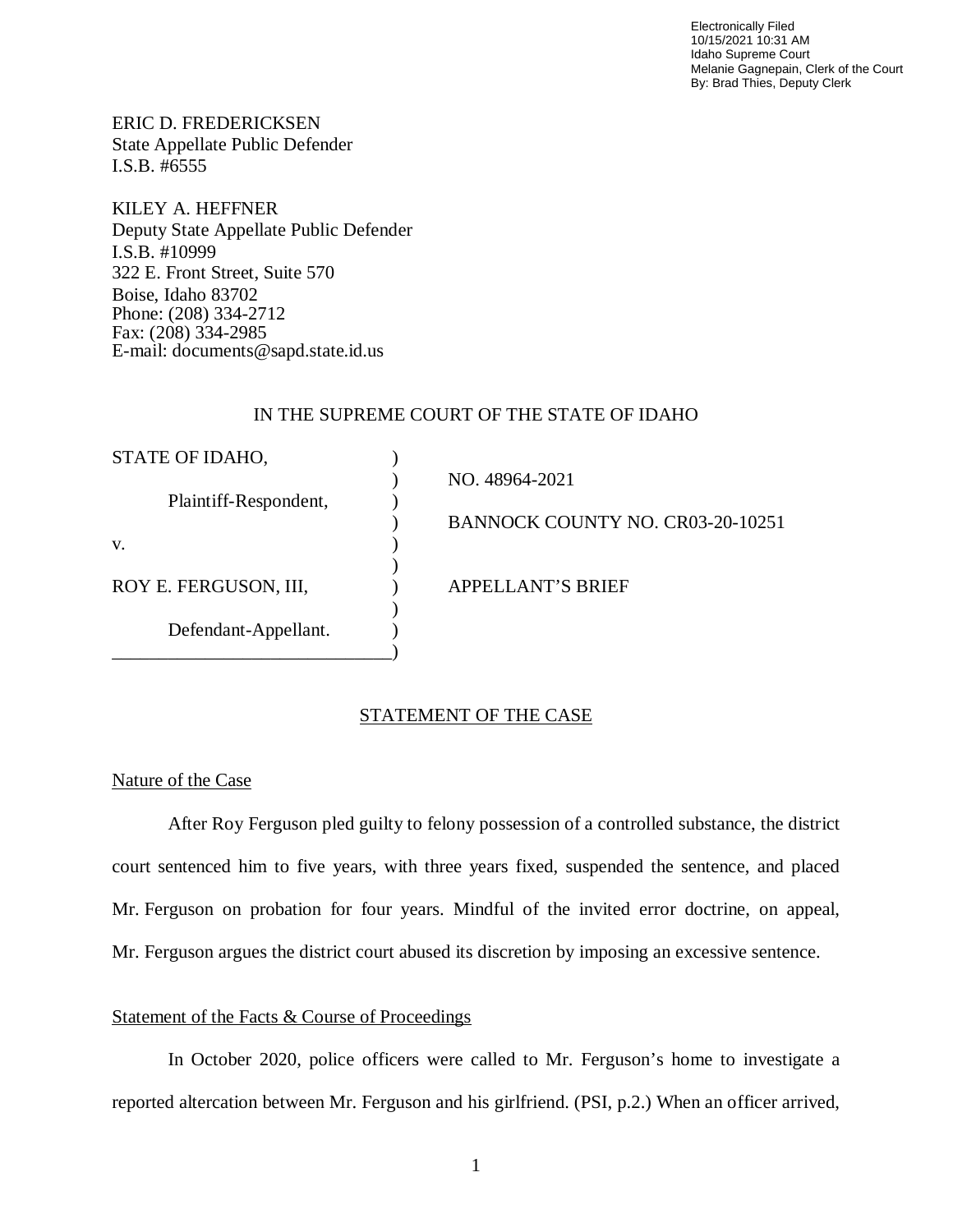he approached Mr. Ferguson, who was standing by his car in the driveway, and told Mr. Ferguson that he needed to speak with him about the reported disturbance. (PSI, p.2.) Due to Mr. Ferguson's alleged defensive behavior and the fact that he began to reach around in his pockets and waistband, the officer conducted a pat-down search, which revealed a white pill. (PSI, p.2; R., pp.10-16.) Mr. Ferguson told the officer that he had an oxycodone pill in his pocket, and admitted that he did not have a legal prescription for it. (R., p.14; PSI, p.1.)

The State subsequently filed a complaint against Mr. Ferguson for felony possession of a controlled substance. (R., p.8.) After Mr. Ferguson waived his preliminary hearing, he was bound over to district court on that charge. (R., pp.42-45.) The State also filed an Information Part Two, charging a sentence enhancement under Idaho Code § 19-2514, for allegedly being a persistent violator of the law. (R., pp.46-47.)

Pursuant to a plea agreement with the State, Mr. Ferguson pled guilty to felony possession of a controlled substance in April 2021 (Tr., p.13, L.18 – p.14, L.4, p.16, L.19 – p.18, L.5; R., pp.81-90), and the State dismissed the charged sentencing enhancement. (Tr., p.11, Ls.18-23; R., pp.100-01.) Under the terms of the plea agreement, the State and defense counsel agreed to a joint sentencing recommendation of five years of probation, with an underlying sentence of five years, with three years fixed. (R., pp.100-01.)

At the sentencing hearing in June 2021, consistent with the plea agreement, the State and defense counsel requested the district court impose a sentence of five years, with three years fixed, suspend the sentence, and place Mr. Ferguson on probation for five years. (Tr., p.24, Ls.1- 4, p.25, Ls.6-9.) The district court sentenced Mr. Ferguson to five years, with three years fixed, suspended the sentence, and placed him on probation for four years. (Tr., p.28, Ls.15-21; R., pp.107-11.) Mr. Ferguson timely appealed. (R., pp.114-16.)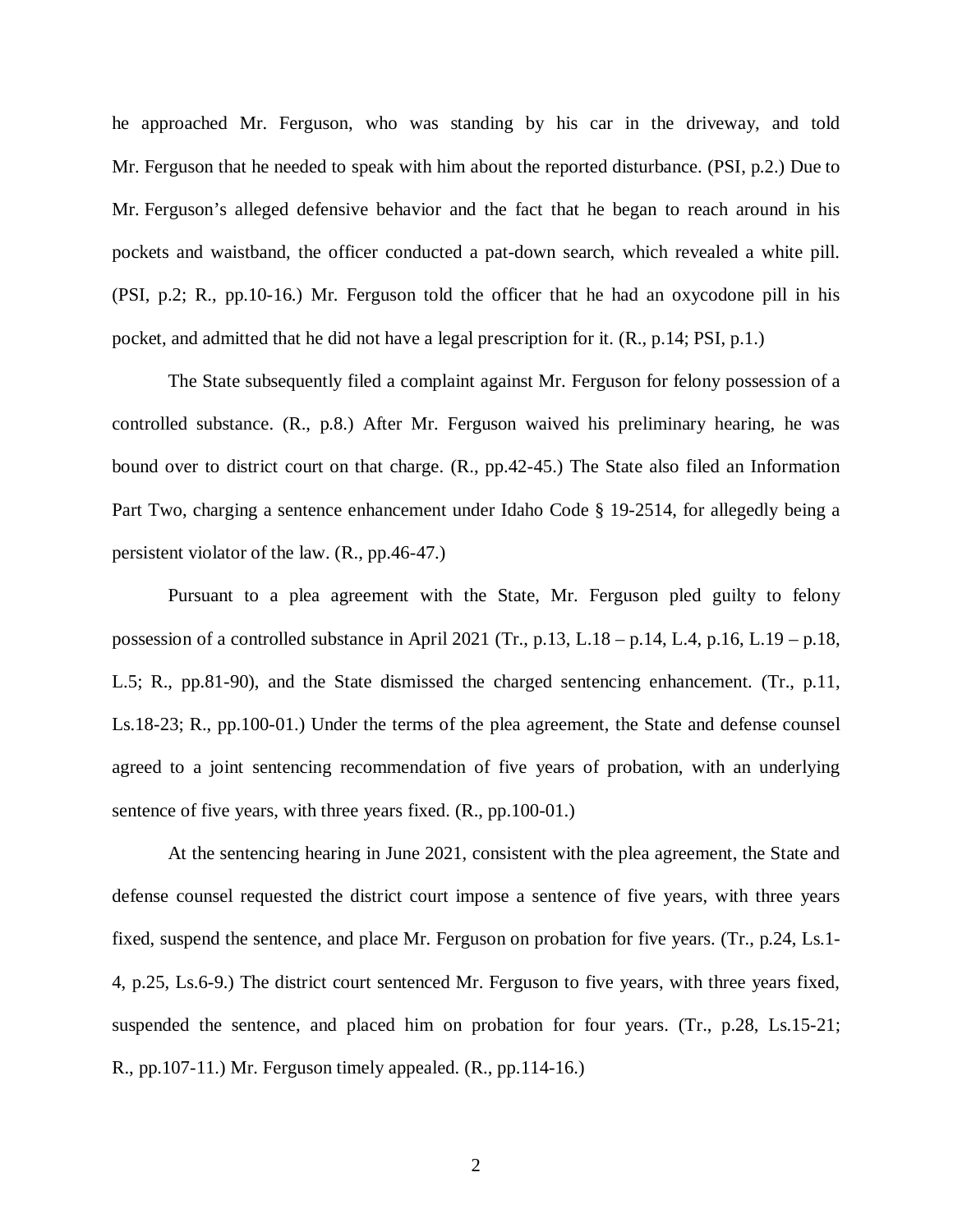#### ISSUE

Did the district court abuse its discretion when it imposed an excessive sentence of five years, with three years fixed, suspended the sentence, and placed Mr. Ferguson on probation for four years?

#### ARGUMENT

# The District Court Abused Its Discretion When It Imposed An Excessive Sentence Of Five Years, With Three Years Fixed, Suspended The Sentence, And Placed Mr. Ferguson On Probation For Four Years

Mr. Ferguson asserts that, given any view of the facts, his aggregate sentence of four years of probation, with an underlying sentence of five years, with three years fixed, is excessive. Where a defendant contends that the sentencing court imposed an excessively harsh sentence, the appellate court will conduct an independent review of the record giving consideration to the nature of the offense, the character of the offender, and the protection of the public interest. *State v. Reinke*, 103 Idaho 771, 772 (Ct. App. 1982).

The Idaho Supreme Court has held that, "'[w]here a sentence is within statutory limits, an appellant has the burden of showing a clear abuse of discretion on the part of the court imposing the sentence.'" *State v. Jackson*, 130 Idaho 293, 294 (1997) (quoting *State v. Cotton*, 100 Idaho 573, 577 (1979)). Mr. Ferguson does not allege that his sentence exceeds the statutory maximum. Accordingly, in order to show an abuse of discretion, he must show that in light of the governing criteria, the sentence was excessive considering any view of the facts. *Id*. The governing criteria or objectives of criminal punishment are: (1) protection of society; (2) deterrence of the individual and the public generally; (3) the possibility of rehabilitation; and (4) punishment or retribution for wrongdoing. *Id*.

Appellate courts use a four-part test for determining whether a district court abused its discretion: "whether the trial court: (1) correctly perceived the issue as one of discretion; (2)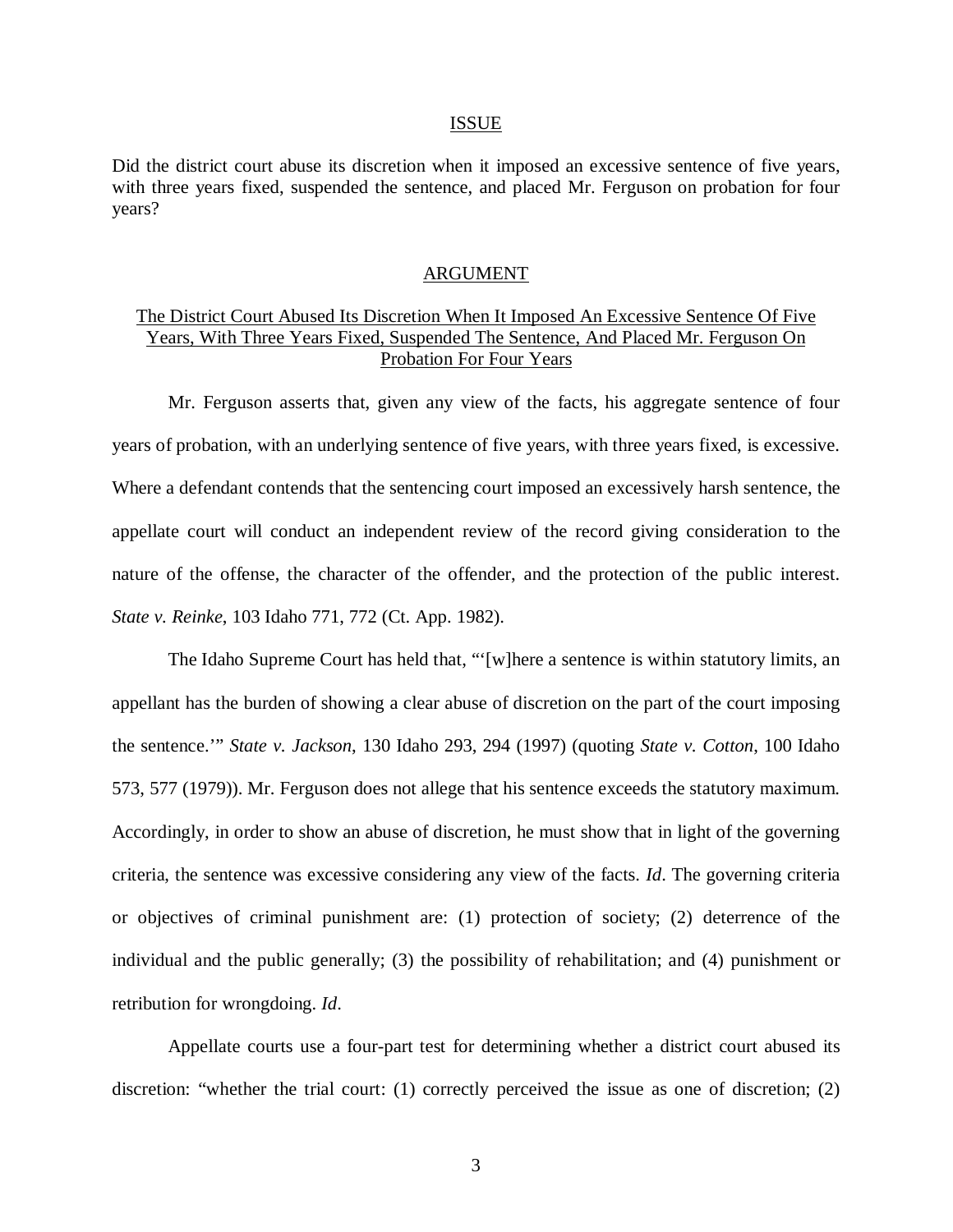acted within the outer boundaries of its discretion; (3) acted consistently with the legal standards applicable to the specific choices available to it; and (4) reached its decision by the exercise of reason." *State v. Bodenbach*, 165 Idaho 577, 591 (2019) (quoting *Lunneborg v. My Fun Life*, 163, Idaho 856, 863 (2018)).

In this case, although mindful of the invited error doctrine, Mr. Ferguson asserts the district court abused its discretion by imposing an excessive sentence under any reasonable view of the facts. Mr. Ferguson and the State both requested that the district court follow the sentence in the plea agreement: five years of probation, with an underlying sentence of five years, with three years fixed. (Tr., p.24, Ls.2-4, p.25, Ls.6-9.) The district court imposed the requested underlying sentence, and placed Mr. Ferguson on probation for four years. (Tr., p.28, Ls.15-21.) It has long been the law in Idaho that one may not successfully complain of errors one has acquiesced in or invited. Errors consented to, acquiesced in, or invited are not reversible." *State v. Abdullah*, 158 Idaho 286, 420-21 (2015). Although Mr. Ferguson received the underlying prison sentence he requested, he submits the district court should have imposed a more lenient sentence in light of the mitigating factors, including his substance abuse issues and its longstanding impact on his life, his mental health issues, and his remorse and acceptance of responsibility.

 Mr. Ferguson has struggled with substance abuse for the majority of his life, and acknowledges the damaging effect it has had on his life. (*See* PSI, pp.6, 8, 11, 15-16, 22, 29.) *See State v. Osborn*, 102 Idaho 405, 414 n.5 (1981) (recognizing that the impact of substance abuse is a proper consideration in mitigation of punishment). He also suffers from mental health issues, and was diagnosed with attention deficit hyperactivity disorder ("ADHD"), bipolar disorder, depression, post-traumatic stress disorder ("PTSD"), and anxiety. (PSI, pp.5,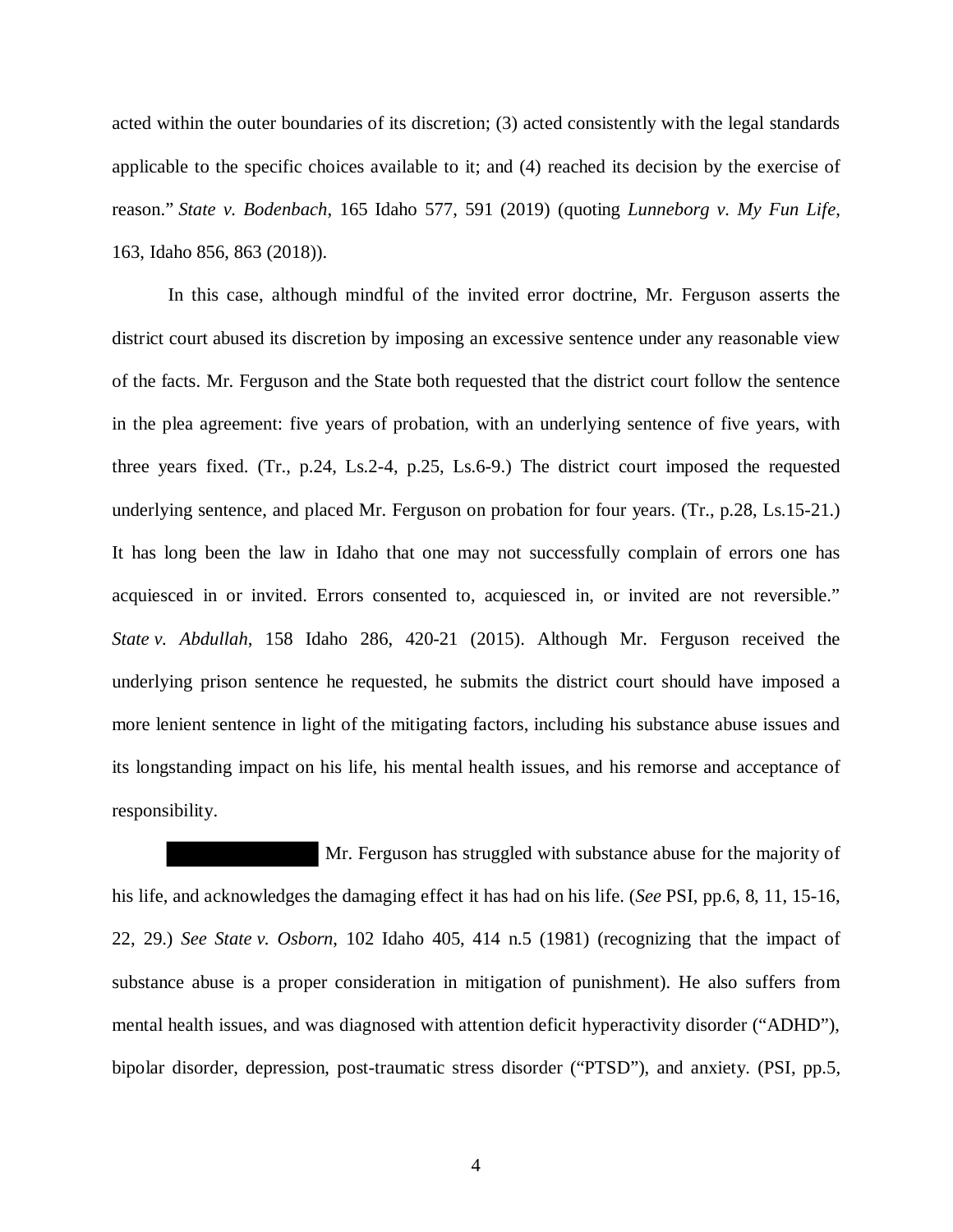15.) *See State v. Delling*, 152 Idaho 122, 132 (2011) (acknowledging that a defendant's mental condition is a mitigating factor). In addition, Mr. Ferguson has been diagnosed with bulging disks and nerve damage (PSI, p.5), and explained that he relapsed due to the pain in his back and arm. (PSI, pp.13, 27; *see also* Tr., p.25, L.24 – p.26, L.6.) During the pre-sentence interview and at the sentencing hearing, Mr. Ferguson took full responsibility for his behavior and voiced remorse for his actions. (PSI, p.5; Tr., p.26, L.21 – p.27, L.1.) *See State v. Shideler*, 103 Idaho 593, 595 (1982) (reducing sentence of defendant who, inter alia, "expressed regret for what he had done, especially for the effect it had upon his family and friends, but also indicated that he was confident he could be a productive citizen in the future"). Mr. Ferguson is committed to his sobriety, and he has been proactive in dealing with his substance abuse issues and mental health issues. Since his arrest for the instant offense, Mr. Ferguson got himself approved for disability benefits, and started seeing a doctor for his mental health and for pain management in order to obtain a legal prescription for his pain. (Tr., p.25, L.24 – p.27, L.1; PSI, pp.15-16, 21, 27, 31.) Further, Mr. Ferguson has a stable living environment. (PSI, p.14.) He is a father of three children, and is actively involved in their lives. (Tr., p.24, Ls.13-24, p.25, Ls.17-23.)

In light of these mitigating factors, but mindful of the invited error doctrine, Mr. Ferguson submits the district court did not exercise reason, and thus abused its discretion, by imposing an excessive sentence.